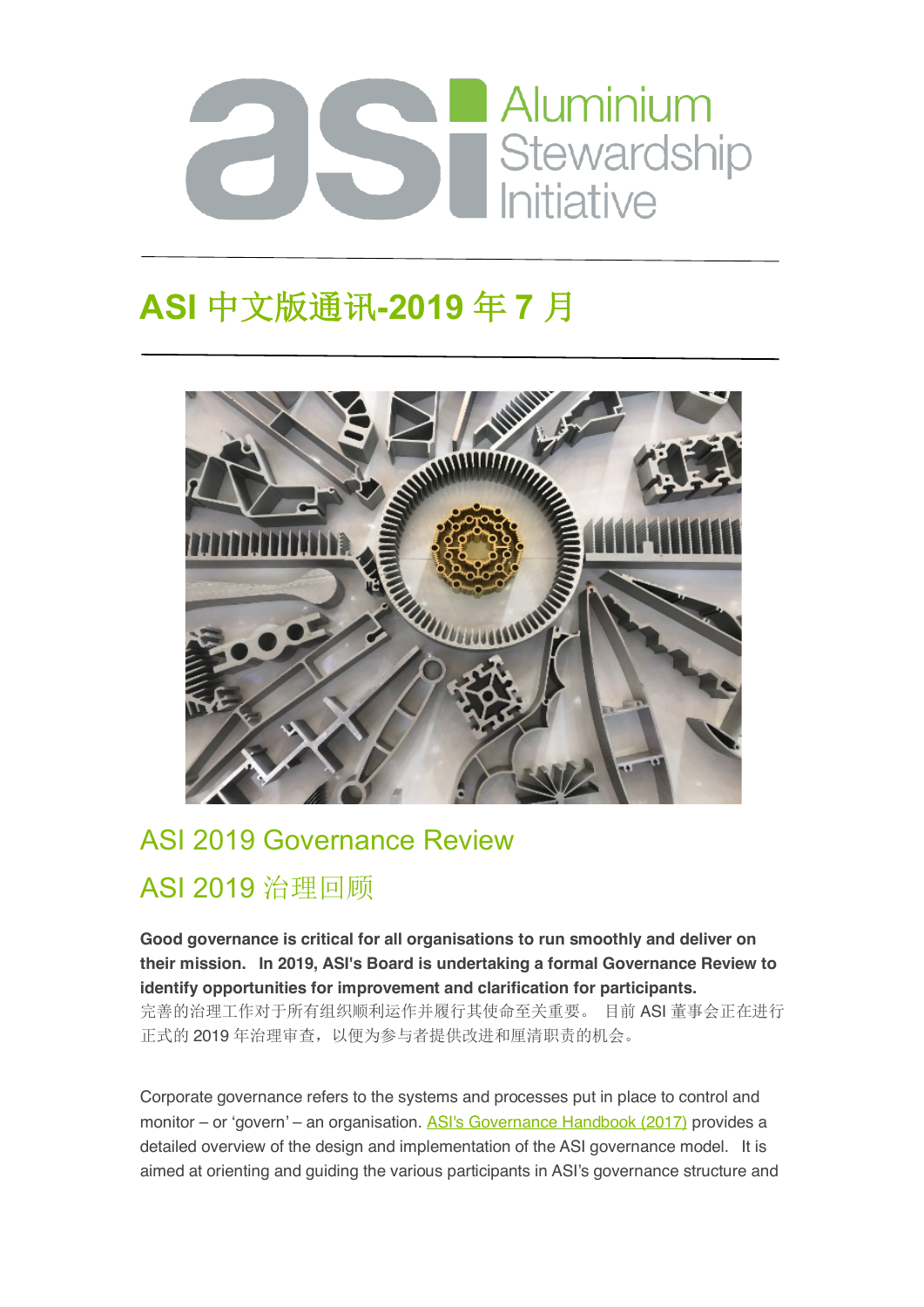#### also enhances transparency of ASI governance to broader stakeholders.

公司治理是指用于控制和监督 - 或"治理"- 组织的系统和流程。ASI 的治理手册(2017) 提供了 ASI 治理模型的设计和实施的详细概述。 它旨在指导 ASI 治理结构的各个参与者, 并提高 ASI 治理对更广泛的利益相关方的透明度。

Beyond the formal structures, good governance is embedded in the good conduct and judgment of those who are responsible for decision-making and oversight. Governance ultimately concerns the relationships of the people involved with an organisation, both between each other and with the organisation itself, and the ways that the expectations of these relationships are understood and met.

除了正式结构之外,完善的治理工作也体现在负责决策和监督人员良好行为和判断中。 治 理最终涉及与组织相关的人员之间的关系,彼此之间以及与组织本身之间的关系,理解和满 足这些关系的期望方式。

It follows, then, that one of the major areas of ASI's Governance Review is to expand the focus on culture and conduct in the ASI Governance Handbook version 2. A strong culture is an invaluable asset to an organisation and can contribute significantly to an organisation's ability to achieve its purpose. The 2019 Governance Review thus aims to provide more direction on ASI's culture and values, expectations of conduct for governance participants, and the features and importance of consensus-building processes.

因此,ASI 治理评估的一个主要领域是在 ASI 治理手册第 2 版中扩大对文化和行为的关注。 强大的文化氛围对组织来说是至关重要的,可以为组织的能力做出重大贡献,实现其目的。 因此, 2019年"治理评估"旨在为 ASI 的文化和价值观, 治理参与者的行为期望以及建立 共识过程的特征和重要性提供更多指导。

Taking a 'governance lens' to ASI is proving to be a very valuable exercise. Since incorporation as an entity in 2015, ASI has conducted annual governance surveys to identify improvement areas, enabling a wide range of topics to be considered. However, the renewed focus on culture and conduct this year is expected to set an even firmer foundation for ASI's future growth and evolution.

对 ASI 采取"治理视角"被证明是一项非常有价值的工作。 自 2015 年成立以来, ASI 已 进行年度治理调查,以确定改进领域,从而可以考虑广泛的主题。 然而,今年对文化和行 为的重新关注有望为 ASI 的未来增长和发展奠定更加坚实的基础。

The Board's Governance Review will continue to be an active area of work over the coming months, and we look forward to sharing the results with our stakeholders as soon as they are ready.

董事会的治理审查工作将在未来几个月继续成为一个活跃的工作领域,我们期待在我们的利 益相关者准备好后立即与他们分享成果。

Progress towards ISEAL Full Membership / ISEAL Global Sustainability Standards Symposium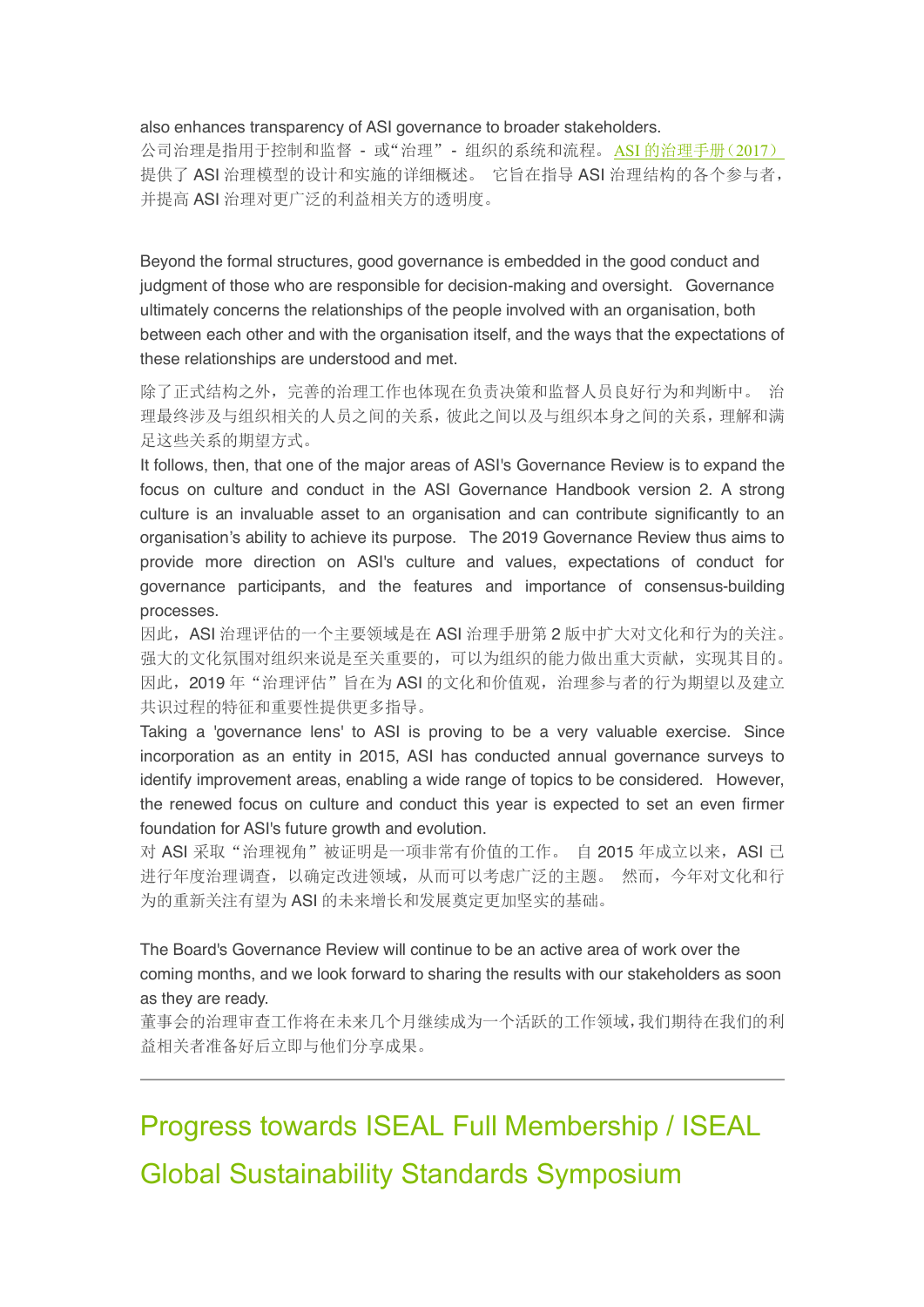# 成为 ISEAL 正式会员/ ISEAL 全球可持续发展标准研 讨会

ASI is on track to be promoted from 'Associate Member' to **'Full Member'** of the ISEAL Alliance. We submitted a checklist, supporting evidence and updated Public System Report for the 30 June deadline. In order to become a Full Member, ASI has still to undergo an Independent Evaluation against the ISEAL Standard-Setting Code later this year.

ASI 有望从 ISEAL 联盟的"准会员"晋升为"正式会员"。我们提交了一份清单、支持证 据以及 6 月 30 日截止日期的最新公共系统报告。为了成为正式会员, ASI 仍将在今年晚些 时候对 ISEAL 标准制定准则进行独立评估。

Thad Mermer and Marieke van der Mijn also participated in this year's **ISEAL Global Sustainability Standards Symposium** which took place on Tuesday 18 June in the Hague, Netherlands. More than 200 leaders from the worlds of sustainability standards, business, government and civil society came together to explore what we know and don't know about the impacts of sustainability standards. During the symposium, researchers and experts discussed ways in which sustainability standards can work to bring about change, how the impact of such standards and certifications can be measured and how these impact analyses can contribute to improving sustainability strategies. For example, we can now be confident in that sustainability standards have a positive impact, but what is enough evidence? ASI has begun work on implementing its Monitoring & Evaluation Plan to measure the change it hopes to achieve in the global aluminium value chain. And check out the updated Dashboard on our website to get an overview of our latest outputs to date!

Thad Mermer 和 Marieke van der Mijn 两位 ASI 工作人员参加了今年 6 月 18 日星期二在荷 兰海牙举行的 ISEAL 全球可持续发展标准研讨会。来自可持续发展标准、商业、政府和民 间社会团体的 200 多位领导人聚集在一起,共同探讨可持续性标准影响的问题。在研讨会 期间,研究人员和专家讨论了可持续性标准如何发挥作用以实现变革,如何衡量此类标准和 认证的影响以及这些影响分析如何有助于改进可持续发展战略。例如,我们现在可以确信可 持续性标准会产生积极的影响,但足够的证据是什么呢? ASI 已开始实施其监测和评估计 划,以衡量其希望在全球铝价值链中实现的变革。请查看我们网站上更新的内容,了解我们 最新的动态!

## ASI Certifications update ASI 认证更新

In June, three members attained ASI Performance Standard Certification and one achieved Chain of Custody Standard Certification:

6 月,三家会员通过了 ASI 绩效标准认证,一家会员通过了监管链标准认证: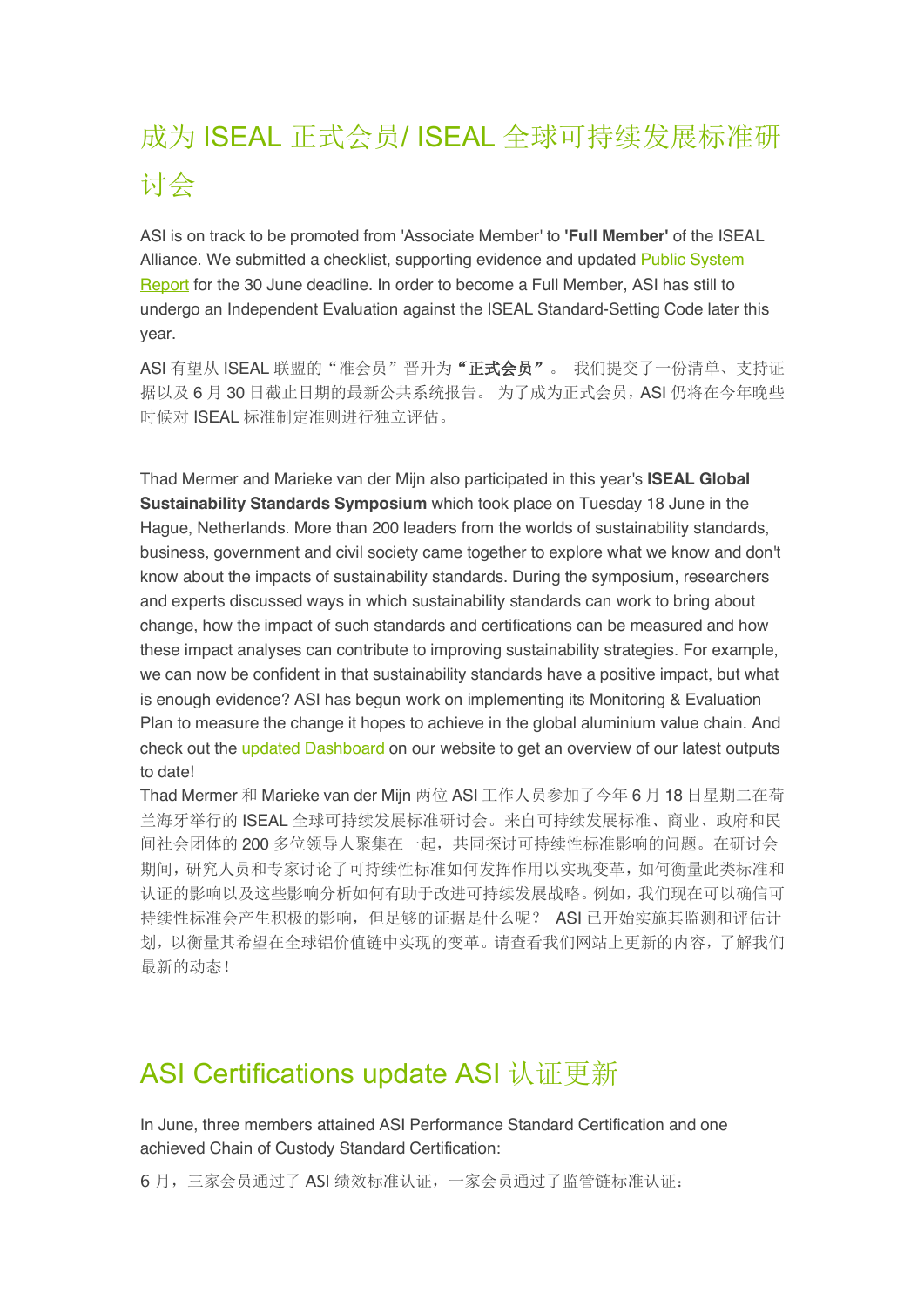1. Xiamen Xiashun Aluminium Foil Co., Ltd. certified operations with the following activities: Aluminium Re-melting / Refining, Casthouse, Semi-Fabrication. Consult the summary audit report.



厦门厦顺铝箔有限公司以下业务通过绩效认证:铝重熔/精炼,熔

铸,半成品加工。 可去 ASI 网站页面查阅摘要审核报告。

2. Gränges Aluminium (Shanghai) Co., Ltd., a subsidiary of Gränges Group, certified the following activities: Casthouse, Semi-Fabrication, Material Conversion. Consult the Performance Standard summary audit report.

Gränges 格朗吉斯铝业(上海)有限公司是 Gränges 集团的子公

司,以下业务通过绩效认证:熔铸,半成品加工,材料转换。

3. Amcor Flexibles certified operations for semi-fabrication activities to both the Performance Standard and CoC Standard.

Consult the Performance Standard summary audit report. Consult the Chain of Custody summary audit report.



Amcor 安姆科公司的半成品加工生产设施同时通过了绩效认证和 CoC 监管链认证。



## Summer viewing

## 暑期活动

Catch up on some educationAl webinars in the northern hemisphere this summer!

There are training webinars available on a range of aspects relating to ASI Standards. And take a look at our 'conversationAl' series which features interviews with ASI stakeholders from companies who have gone through the ASI Certification process, and members of the ASI Indigenous Peoples Advisory Forum.

北半球今年夏天将要举办的一些网络培训研讨会!

有关 ASI 标准的一系列方面的网络培训研讨会,请查看我们的网站"conversationAl"栏目, 其中包括对已通过ASI认证流程公司的ASI利益相关者以及ASI原著民咨询论坛成员的访谈。

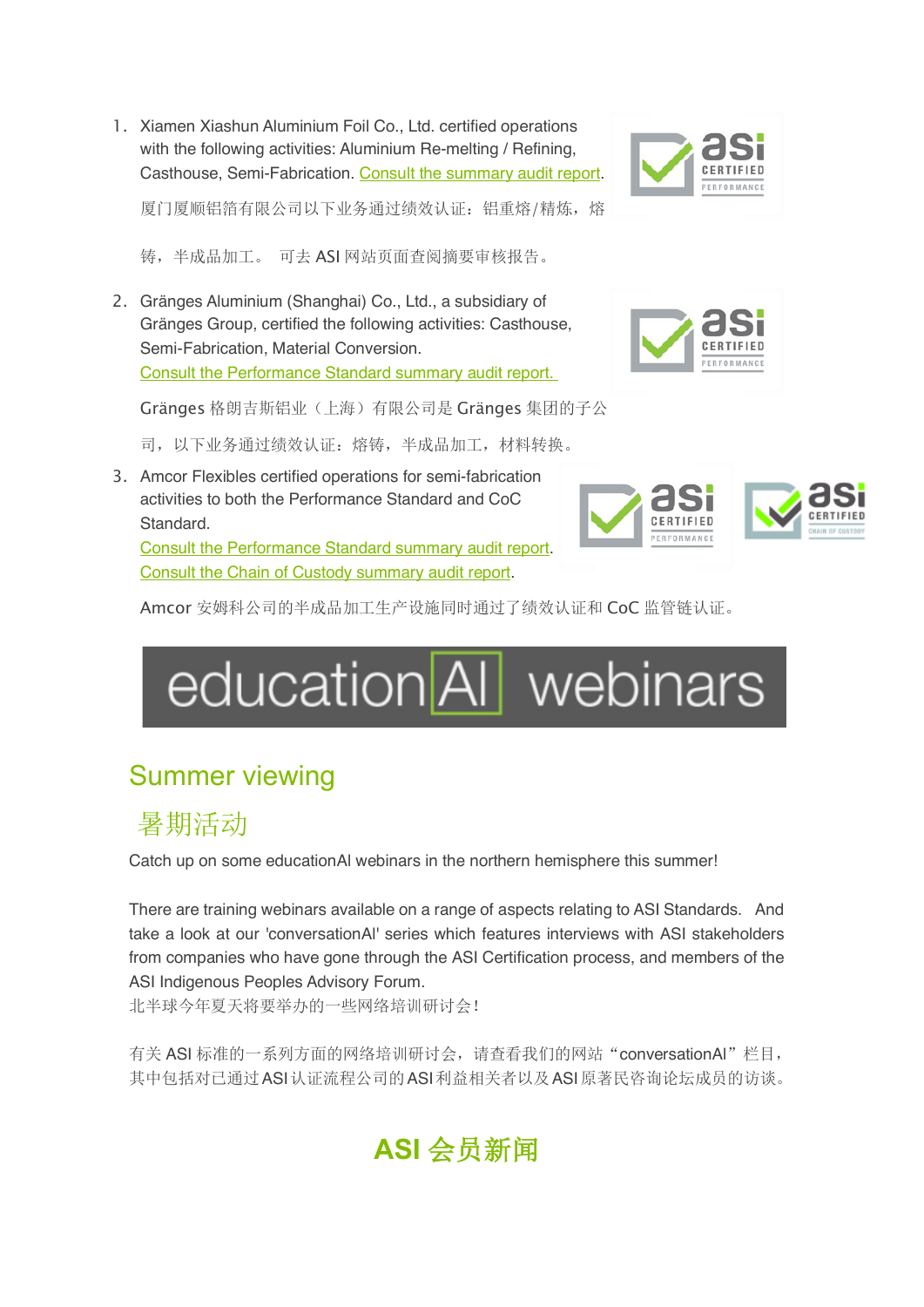ASI welcomed several new members in July: one Civil Society member, and three Production & Transformation members. See descriptions of our new members below. ASI currently has 96 members working together towards responsible aluminium, with more member announcements in the pipeline. For more information about ASI membership, please visit the Join ASI page on our website! 7 月 ASI 迎来了几位新会员:一家民间社团组织会员和三家生产和转化加工类会员。 请参阅下面的新会员说明。 ASI 目前有 96 家会员共同致力于负责任的铝业,更多会 员公告正在准备中。 有关 ASI 会员资格的更多信息,请访问我们网站上的加入 ASI

# KLIM: Kaliña and Lokono Peoples KLIM: Kaliña 和 Lokono

The full name of our new member is "Kaliña and Lokono Peoples' as civil society membership from the six Kaliña villages – Christiaankondre, Langamankondre, Pierrekondre, Bigiston, Erowarte and Tapuku; and two Lokono villages – Marijkedorp and Alfonsdorp (KLIM)".

页面!



新会员的全名是"Kaliña 和 Lokono Peoples"作为六个 Kaliña 村庄的公民社会成员 -Christiaankondre, Langamankondre, Pierrekondre, Bigiston, Erowarte 和 Tapuku; 以及两个 Lokono 村庄 - Marijkedorp 和 Alfonsdorp (KLIM)。

KLIM is a Nonprofit Civil Society organisation and our main goal is to have legal recognition of our land Rights and our Traditional Institutions as well as build capacity and awareness among the Indigenous communities. We are currently engaging with the subsidiary of Alcoa, Suralco on rehabilitation of a post bauxite mine area "Wane creek" according to international (ASI) standards.

KLIM 是一个非营利性民间社会组织,主要目标是对我们的土地权利和传统机构进行 法律认可,并在原著民社区建立能力和意识。根据国际(ASI)标准,我们目前正在 与 Alcoa 的子公司 Suralco 就修复后的铝土矿区"Wane creek"进行合作。

Find more information on **KLIM** on their ASI Member page.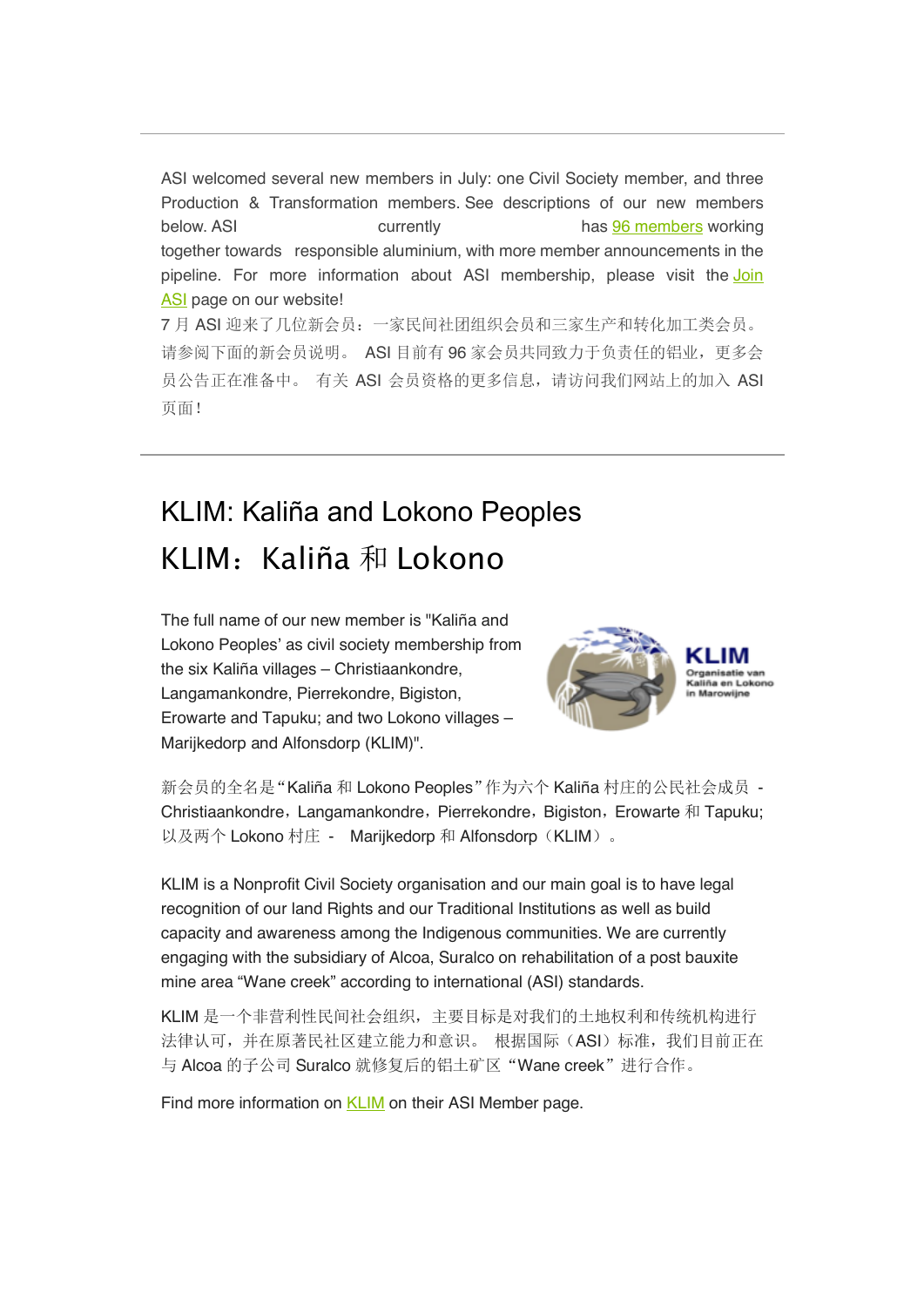#### Hindalco 印度铝工业公司

Hindalco Industries Ltd. Mouda is a world-class foil manufacturing hub on its way to achieve excellence in processes and products. The facility is located in central India, well connected globally via road and air. The main product is bare foil for pharmaceutical and food applications. The main product range includes cigarette laminate, semi-rigid containers and household foil.



Hindalco 铝业公司 Mouda 是一家世界级的铝箔制造中心,致力于生产具备完美工艺 的产品。 该工厂位于印度中部,通过公路和航空与全球相连。 主要产品是用于制药 和食品应用的光箔。 主要产品系列包括卷烟箔,半刚性容器和家用铝箔。

*"As a global metals business across the aluminium and copper value chains with operation in 13 countries, sustainability has a place at the very core of Hindalco operations."*

- Mr. Gerald Francis, Head-Sales and Marketing

Find more information about **Hindalco** on their ASI Member page.

"作为铝和铜价值链上的全球金属公司,我们在全球 *13* 个国家开展业务, 可持续性发展在 *Hindalco* 运营中占有核心位置。"

*- Gerald Francis* 先生,销售和营销总监

# **Henan Zhongfu High Precision Aluminum Products**

#### **Co., Ltd.**

#### 河南中孚高精铝材有限公司

Henan Zhongfu High Precision Aluminum Products Co., Ltd is mainly dedicated to world class quality of aluminium strip and sheets. The main products are aluminium can body stock, can end stock, can tab stock and aluminium foil stock, which are widely applied in the fields of food, beverage and other product sectors.

河南中孚高精铝材有限公司致力于成为生产世界一流铝带材和铝板材的制造商。 主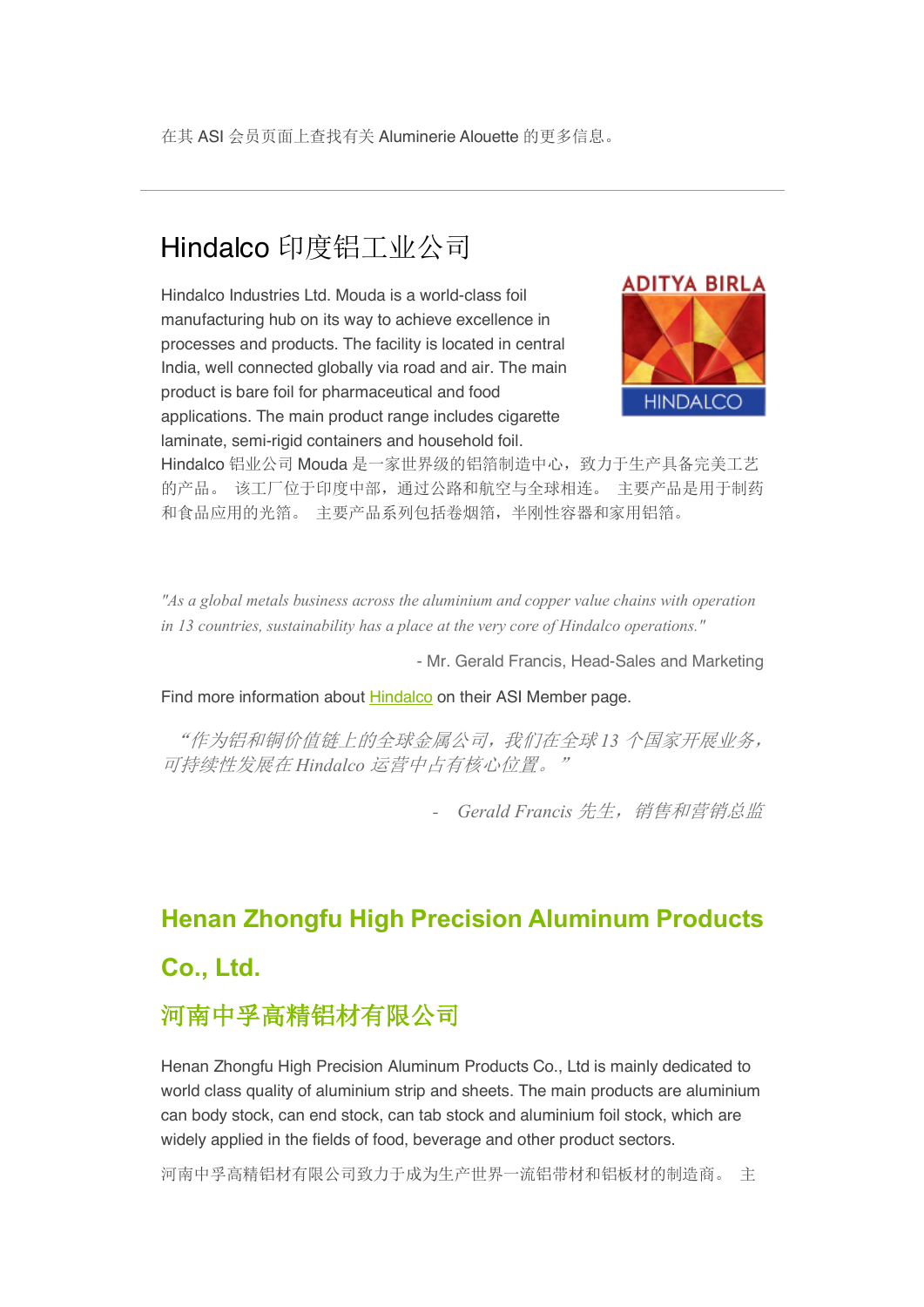要产品有铝罐体坯料,罐体料,拉环料和铝箔坯料,广泛应用于食品,饮料等产品领 域。

*"We are very glad to join ASI. We will make proactive efforts to implement and support ASI Standards to achieve sustainable development of aluminium production. "*

- General Manager, Wenchao Ma

"我们很高兴加入 ASI。我们将积极努力实施和支持 ASI 标准,以实现铝生产的可持

续发展。"

- 马文超总经理

Find more information about Henan Zhongfu on their ASI Member page.

#### **Hebei Sitong New Metal Material Co., Ltd.**

## 河北四通新型金属材料股份有限公司

In 1998, Hebei Sitong New Metal Material Co., Ltd. was founded. It mainly engages in R&D, production and sales of functional intermediate alloy, new materials and aluminium alloy wheel lightweight.

1998 年,河北四通新型金属材料股份有限公司成立。 主要从事功能中间合金,新材 料和铝合金车轮轻量化的研发,生产和销售。

*"Our company believes that membership in ASI will help promote and enhance the confidence of our customers and stakeholders; We also believe that membership in ASI will help our company to establish and improve responsible production, purchasing and material management in the metal supply chain."*

"我们公司认为,*ASI* 会员资格将有助于促进和增强客户和利益相关者的信 心*;*我们也相信,*ASI* 会员资格将有助于我们公司建立和改善金属供应链中 负责任的生产,采购和材料管理。"

Find more information about Hibei Sitong on their ASI Member page.

#### 近期重要活动

ASI Annual General Meeting 2020 - Save the